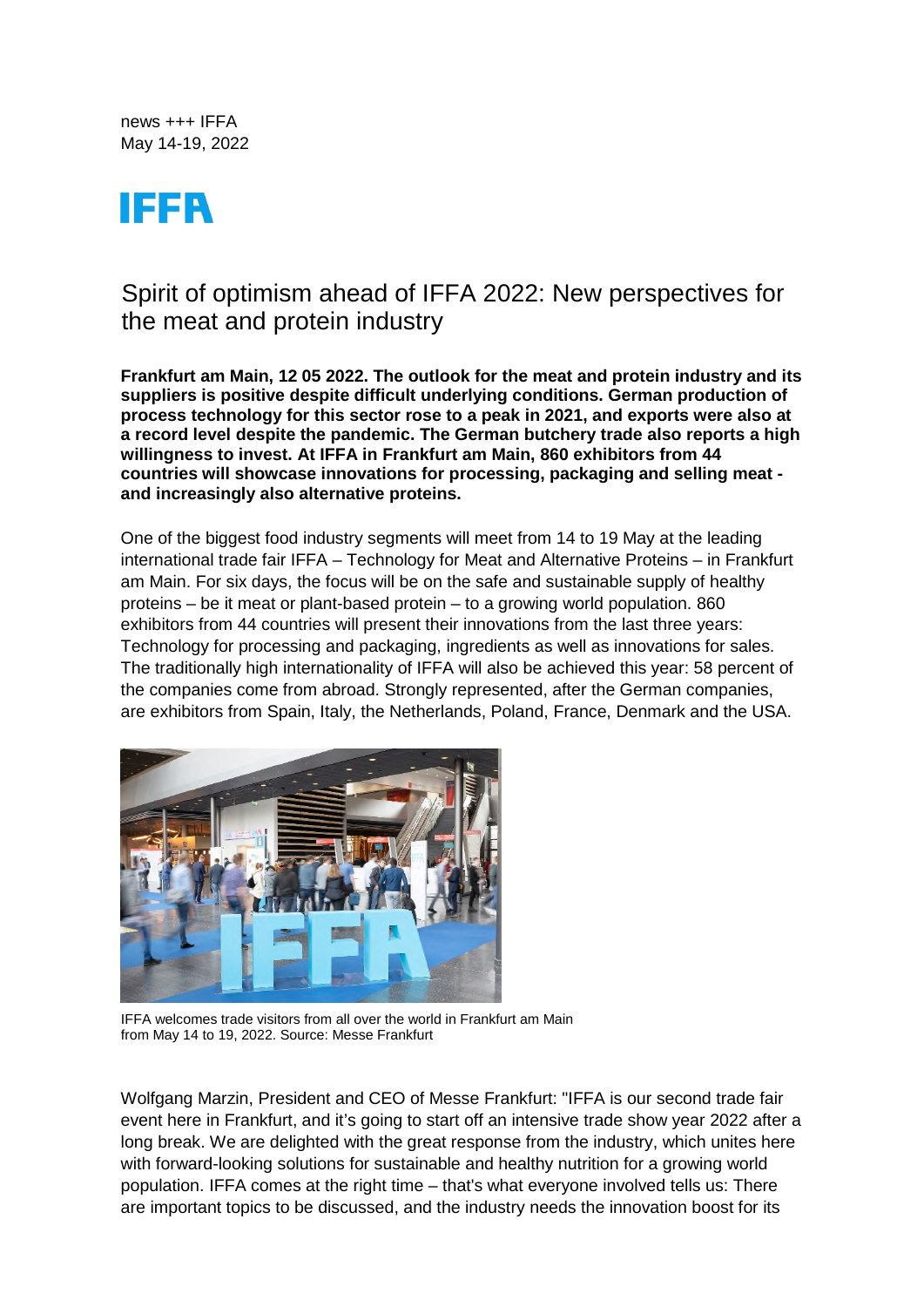business. With the new theme of alternative proteins, IFFA is positioning itself as the world's leading trade fair, clearly setting the trend and, thus, also reflecting current consumer behaviour."

### **A powerful presence of the industry on its most important platform**

Current key figures paint a positive picture of the meat and protein industry: As reported by the relevant trade association within the VDMA, German production of food processing and packaging machinery increased by seven percent in 2021, almost returning to the pre-crisis level of 2019. Strong domestic demand and exceptionally high sales of machinery to the USA underscored the good development. By contrast, the continuing disruptions to supply chains and bottlenecks on the materials and procurement markets were and still are a brake on the economy. Klaus Schröter, Chairman of the IFFA Advisory Board and Chairman of the VDMA Meat Processing Machinery Division, says: "We are very pleased that IFFA 2022 can take place on the scheduled date. All exhibitors will show numerous innovations for the efficient and sustainable production and packaging of meat and alternative proteins. We are also particularly looking forward to the personal exchange with the trade visitors from all over the world."

The German butchers' trade, one of the most important visitor groups at IFFA, wants to invest in automation and digitalisation, especially against the backdrop of staff shortages. According to a recent survey of members of the German Butchers' Association (DFV), just over 50 percent of artisanal butchers are planning above-average investments in 2022. Herbert Dohrmann, President of DFV: "At IFFA we will once again find technological innovations that will help our businesses move forward. We need innovations that help to save energy and protect the climate, facilitate work processes, increase the quality of our products and retain customers or even win new ones."

#### **Growth area alternative proteins**

For the first time in its 70-year history, IFFA is expanding its product nomenclature and is presenting technologies and solutions for plant-based meat substitutes and alternative proteins. In doing so, it is following up on the trend towards plant-based meat alternatives, which is recording high growth rates. In a recent study, the U.S.-based Good Food Institute projects that sales of plant-based meat substitutes will account for about six percent of the global meat market by 2030. Currently, Western Europe is the world's largest market for those products. Established companies in the food industry have recognised the importance of the sector and are investing in the segment accordingly. Sales of plant-based meat substitutes in the European retail sector were 2.3 billion euros in 202[1](#page-1-0)  $-$  19 percent more than in the previous year<sup>1</sup>. Over 200 exhibitors at IFFA offer products for the production of meat alternatives. In addition, there will be further information on this forward-looking topic in the supporting programme. New partners of IFFA, such as the Federal Association for Alternative Protein Sources Balpro, the Good Food Institute Europe and the nutrition organisation ProVeg, will contribute their knowhow.

All information about IFFA at: [www.iffa.com](http://www.iffa.com/)

<span id="page-1-0"></span><sup>1</sup> Plant-based meat: Sales in Western Europe rise by 19 percent to a record 2.3 billion euros vegconomist: The vegan business magazine.